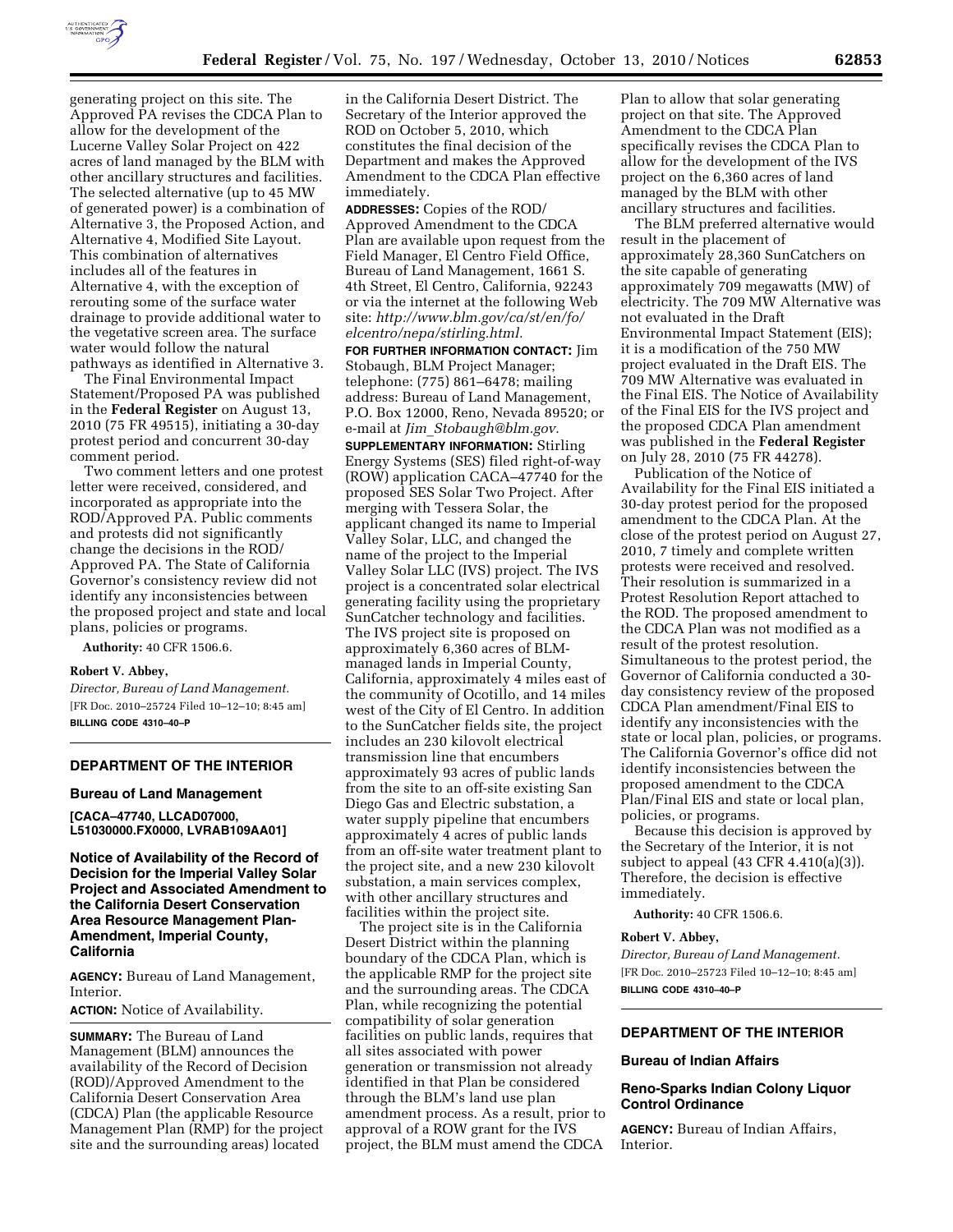### **ACTION:** Notice.

**SUMMARY:** This notice publishes the Secretary's certification of the Liquor Control Ordinance of the Reno-Sparks Indian Colony. The enactment of this Ordinance allows the Wal-Mart Superstore to sell liquor on tribal lands, which will general millions of dollars in sales revenue and increase funding for essential government services provided by the Reno-Sparks Indian Colony. The ordinance will increase the ability of the tribal government to control the distribution and possession of liquor within their reservation.

**DATES:** *Effective Date:* This Ordinance is effective as of October 13, 2010.

**FOR FURTHER INFORMATION CONTACT:**  Sharlot Johnson, Tribal Government Services Officer, Western Regional Office, 2600 North Central Avenue, Phoenix, Arizona 85004–3050, Telephone (602) 379–6786; Fax (602) 379–4100; or Elizabeth Colliflower, Office of Tribal Services, 1849 C Street, NW., Mail Stop 4513–MIB, Washington, DC 20240; Telephone (202) 513–7641; Fax (202) 208–5113.

**SUPPLEMENTARY INFORMATION: Pursuant** to the Act of August 15, 1953, Public Law 83–277, 67 Stat. 586, 18 U.S.C. 1161, as interpreted by the Supreme Court in *Rice* v. *Rehner,* 463 U.S. 713 (1983), the Secretary of the Interior shall certify and publish in the **Federal Register** notice of adopted liquor ordinances for the purpose of regulating liquor transactions in Indian country. The Reno-Sparks Indian Colony adopted Liquor Control Ordinance No. 14–A on June 30, 2010.

This notice is published in accordance with the authority delegated by the Secretary of the Interior to the Assistant Secretary—Indian Affairs. I certify that the Tribal Council of the Reno-Sparks Indian Colony duly adopted this Liquor Control Ordinance on June 30, 2010.

Dated: October 5, 2010.

# **Larry Echo Hawk,**

*Assistant Secretary—Indian Affairs.* 

The Liquor Ordinance for the Reno-Sparks Indian Colony reads as follows:

### **ORDINANCE NO. 14–A**

# **RENO–SPARKS INDIAN COLONY LIQUOR CONTROL ORDINANCE**

AN ORDINANCE TO GENERALLY REVISE AND RECODIFY THE RENO– SPARKS INDIAN COLONY LIQUOR CONTROL LAWS.

WHEREAS, the RSIC has previously regulated the introduction, possession, sale and consumption of liquor under Ordinance 14 (approved June 8, 1977) and Title 5, Section 5– 70–140 (approved April 25 1984); and

- WHEREAS, the enactment of this Ordinance is required to allow the Wal-Mart Superstore to open on RSIC lands, which will generate millions of dollars in sales revenue to fund essential government services and purposes of the RSIC; and
- WHEREAS, when this Ordinance 14–A replaces and repeals RSIC's prior ordinances, the Reno-Sparks Indian Colony will continue to be a "dry" reservation where the possession or consumption of liquor will continue to be strictly prohibited and enforced; and
- WHEREAS, the only exception to the liquor prohibition is where a business (such as Wal-Mart) or person gets a License from the Tribal Council, but even where a License is issued, the Tribal Council can prohibit or limit liquor consumption on the Licensed Premises; and
- NOW, THEREFORE, BE IT RESOLVED, that the Reno-Sparks Tribal Council hereby revises, and requests that the Secretary of the Interior to publish its liquor control Ordinance to accomplish these purposes and renumbers the Ordinance as Ordinance 14A, which shall repeal and supersede Ordinance 14 and Title 5, Section 5–70–140.

### **Section I—Introduction**

A. Title. This Ordinance shall be known as the ''Reno-Sparks Indian Colony Liquor Control Ordinance'' and is enacted for the purposes set forth herein.

B. Authority. This Ordinance is enacted pursuant to the Act of August 15, 1953, 67 Stat. 586 (codified at 18 U.S.C. Section 1161) and Article VI, Section I (g) of the Reno-Sparks Indian Colony Constitution, and by the authority of the Reno-Sparks Indian Colony duly elected Tribal Council.

C. Territorial *Scope.* This Ordinance shall apply to all trust lands of the Reno-Sparks Indian Colony and lands within the exterior boundary of the Reno-Sparks Indian Colony.

D. Effective Date. This Ordinance shall be effective upon approval by the Secretary of the Interior and publication in the **Federal Register**.

# **Section II—General Provisions**

A. Definitions. As used in this Ordinance, the following words shall have the following meanings unless the context plainly requires otherwise:

(i) "Alcohol" shall mean that substance known as ethyl alcohol, hydrated oxide or ethyl, or spirit or wine, which is commonly produced by

the fermentation or distillation of grain, starch, molasses, sugar or other substances including all dilutions and mixtures of those substances.

(ii) ''Alcoholic Beverage'' is synonymous with the term "Liquor" as defined by this ordinance.

(iii) ''Beer'' shall mean any beverage obtained by the alcoholic fermentation of any infusion or decoction of pure hops, or pure extract of hops and pure barley malt or other wholesome grain of cereal or any combination thereof.

(iv) ''Legal Age'' shall mean the age established by Nevada law for the consumption, purchase and/or possession of alcoholic beverages.

(v) ''License'' shall mean the license issued under Section V.

(vi) ''Licensee'' shall mean the person or entity authorized to sell Liquor, Beer or Wine by a License issued by the RSLCC.

(vii) ''Licensed Premises'' shall mean the property where a Licensee is authorized to sell liquor.

(viii) ''Liquor'' shall mean all fermented spirituous, vinous, or malt liquor or combination thereof, and mixed liquor, a part of which is fermented, and every liquid or solid or semisolid or other substance, patented or not, containing distilled or rectified spirits, potable alcohol, beer, wine, brandy, whiskey, rum, gin, aromatic bitters, and all drinks or drinkable liquids and all preparations or mixtures capable of human consumption and any liquid, semisolid, solid, or other substances, which contains more than one half of one percent alcohol.

(ix) ''Liquor Control Commission'' or ''RSLCC'' shall mean the Tribal Council of the Reno-Sparks Indian Colony.

(x) ''Membership'' shall mean the enrolled membership of the Reno-Sparks Indian Colony as approved by official action of the Reno-Sparks Tribal Council.

(xi) ''Ordinance'' shall mean the Reno-Sparks Indian Colony Liquor Control Ordinance.

(xii) "Package" shall mean any container or receptacle used for holding liquor.

(xiii) "Retailer" shall mean any business licensed by the Liquor Control Commission to sell liquor for off premises consumption.

(xiv) "RSIC" shall mean the Reno-Sparks Indian Colony.

(xv) ''RSIC Land'' shall mean all land held in trust by the United States Government for the Reno-Sparks Indian Colony.

(xvi) "Sale" or "Sell" shall mean the exchange, barter and traffic of liquor by any person to any person for consumption.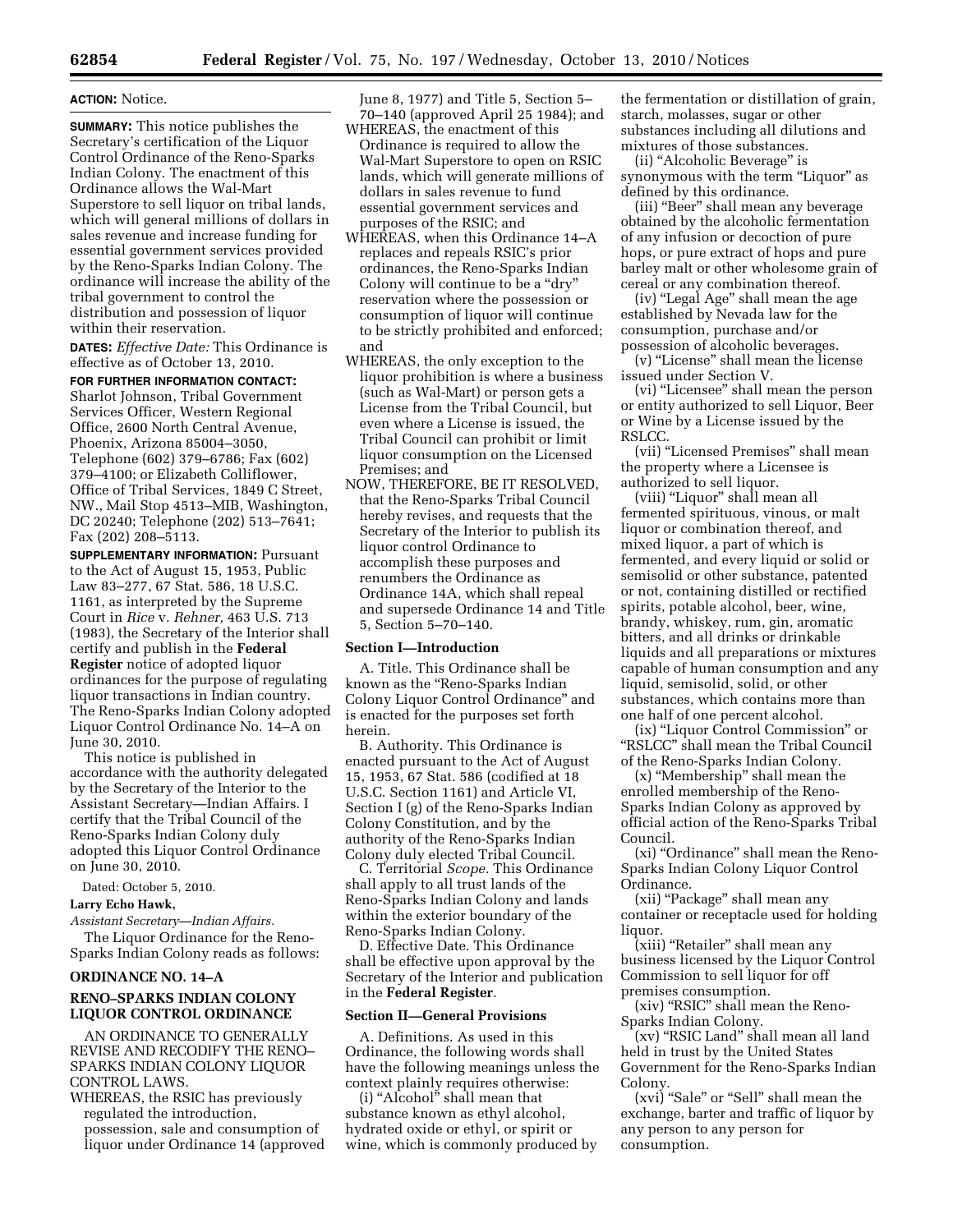(xvii) ''Tribal Council'' shall mean the governing body of the Reno-Sparks Indian Colony.

(xviii) ''Tribal Court'' shall mean the Reno-Sparks Indian Colony Tribal Court.

(xix) ''Wine'' shall mean any alcoholic beverage obtained by fermentation of fruits (grapes, berries, apples, etc.) or other agricultural product containing sugar.

B. *Declaration of Policy and Purpose.* 

(i) The introduction, possession, sale and use of liquor on the Reno-Sparks Indian Colony is a matter of special concern to the RSIC.

(ii) Federal law currently prohibits the introduction of liquor into Indian Country (18 U.S.C. Section 1154), except as provided therein and expressly delegates to the tribes the decision regarding when and to what extent the sale, possession, and consumption of liquor shall be permitted.

(iii) The RSIC has previously adopted an ordinance legalizing introduction, sale or possession of intoxicants (Ordinance 14).

(iv) The RSIC has previously adopted an ordinance criminalizing the possession of alcoholic beverages (Title 5—Section 5–70–140 Possession of Alcoholic Beverages).

(v) The RSIC Tribal Council finds that a need exists to revise and update the RSIC's laws regarding the introduction, sale, possession and use of liquor and alcohol and that this ordinance repeals and replaces all previously adopted liquor ordinances, including Ordinance 14 and Title 5—Section 5–70–140.

(vi) The RSIC Tribal Council adopts this Ordinance for the purposes set forth in the ''Whereas'' clauses set forth above.

C. *General Prohibition.* It shall be a violation of this Ordinance to introduce, sell, possess or consume liquor on RSIC Land except upon the terms, conditions, limitations, and restrictions specified herein.

D. Conformity with State and Federal Law. RSIC authorized introduction, sale, possession, or use of liquor shall comply with the Nevada State Liquor law standards of general applicability throughout the State to the extent required by 18 U.S.C. Section 1161 and other federal law. Nothing in this ordinance shall constitute or be construed as a waiver of RSIC sovereign immunity or the RSIC's consent to the jurisdiction by the state of Nevada over matters coming within the purview of this ordinance.

## **Section III—Liquor Control Commission**

A. There is hereby established the Reno-Sparks Liquor Control Commission (''RSLCC'').

B. Membership of the RSLCC shall be composed of the nine (9) members of the Tribal Council. No member of the RSLCC shall have any interest in a Licensed Premises or an entity that sells liquor on a Licensed Premises.

C. The RSLCC is empowered to: (i) Promulgate such rules and regulations as may be necessary and desirable for the proper implementation and enforcement of this Ordinance.

(ii) License, regulate, supervise, inspect and oversee all liquor transactions, and premises and persons involved therewith.

(iii) Hire such employees as are necessary to carry out the powers and duties of the Commission.

(iv) Issue Licenses permitting the sale of liquor on RSIC Land.

(v) Inspect the premises on which liquor is sold at all reasonable times for the purposes of ascertaining whether the rules and regulations of this Ordinance are being complied with.

(vi) Hold hearings on violations of the Ordinance or for the issuance or revocation of Licenses hereunder.

(vii) Bring suit in the appropriate court to enforce this Ordinance.

(viii) Determine and seek damages for violations of this Ordinance.

(ix) Make such reports as may be required by the Tribal Council.

(x) Collect fees and or taxes as set by the RSLCC, to keep accurate records, books, and accounts.

(xi) Take any action it deems necessary and appropriate to correct and prevent violations of this Ordinance and applicable rules and regulations including but not limited to license suspension and/or revocation, referral for prosecution, imposition or monetary fines and civil suit.

(xii) Take any and all additional actions necessary or incidental to the implementation and enforcement of this Ordinance.

### **Section IV—Sales Of Liquor**

A. Licenses Required. No sales of alcoholic beverages shall be made on RSIC Land, except pursuant to the terms and conditions of a License issued by the RSLCC.

B. Sales. All liquor sales on RSIC Land shall be by cash, credit card or by check.

C. Sale for Personal Use. All sales shall be for the personal use and consumption of the purchaser. Resale of liquor or alcohol on RSIC Land is

prohibited. Any person who is not licensed pursuant to this Ordinance who purchases liquor or alcohol on RSIC Land and sells it for consumption or possession on RSIC Land, whether in the original container or not, shall be guilty of a violation of this Ordinance and shall be subject to all applicable enforcement provisions of this Ordinance.

### **Section V—Licensing**

A. Application for RSIC Liquor License Requirements. No RSIC License shall be issued under this Ordinance except upon a sworn application filed with the RSLCC containing a full and complete showing of the following:

(i) Satisfactory proof that the applicant has met all required state of Nevada and RSIC licensing requirements to conduct business in the state of Nevada and on RSIC Land.

(ii) Satisfactory proof that the applicant is of good character and the applicant is financially responsible.

(iii) A description of the premises in which the liquor is to be sold and proof that the applicant will be the owner or lessee of such premises for at least the term of the License.

(iv) Agreement by the applicant to accept and abide by all conditions of the RSIC License.

(v) Payment of an application fee established by the RSLCC.

(vi) Satisfactory proof that the applicant has never been convicted of a felony.

B. Issuance of RSIC Liquor License. All applications for a RSIC liquor License shall be considered by the RSLCC in an open session of the RSIC Tribal Council. The RSLCC may issue a License if it believes that such issuance is in the best interest of the RSIC and its Membership.

C. Conditions of Liquor License. Any RSIC Licenses issued under the title shall be subject to such reasonable conditions as the RSLCC shall fix, including, but not limited to the following:

(i) The License shall be for a term not to exceed 5 years.

(ii) The Licensee shall at all times maintain an orderly, clean and neat establishment, both inside and outside the Licensed Premises.

(iii) The Licensee shall comply with all rules and regulations of Section VI.

(iv) The Licensed Premises shall be subject to patrol and inspection by RSIC law enforcement officials.

(v) The Licensed Premises shall be subject to inspection by the RSLCC or it's duly appointed designee.

(vi) Each license shall be posted on the Licensed Premises and shall specify: